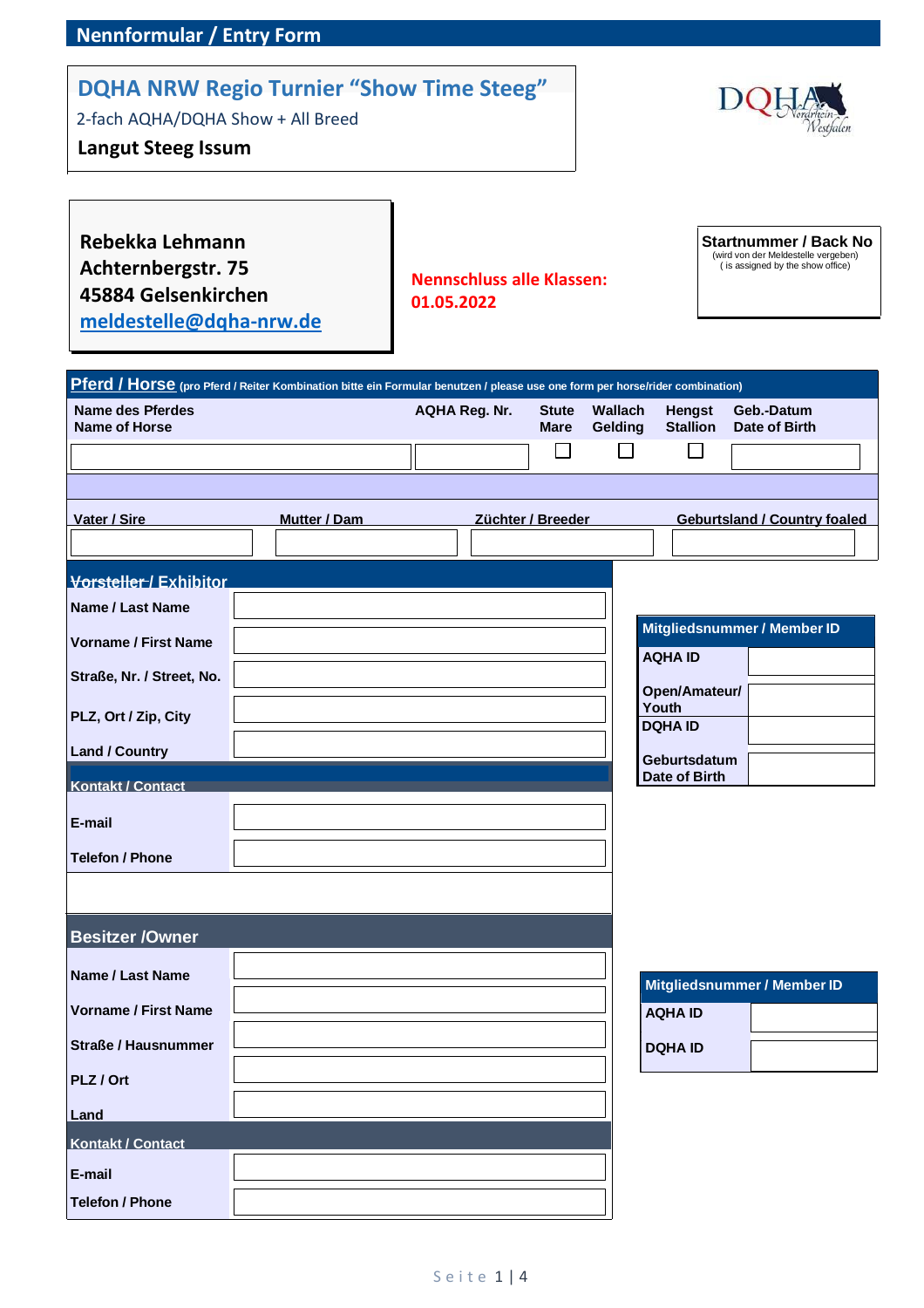| <b>Paid Warm Up</b>          |  |                             |  |  |  |  |  |
|------------------------------|--|-----------------------------|--|--|--|--|--|
| Paid Warm Up Reining         |  | Paid Warm Up Trail          |  |  |  |  |  |
| Paid Warm Up Ranch Riding    |  | Paid Warm Up Western Riding |  |  |  |  |  |
| Paid Warm Up Pleasure/Hunter |  | Paid Warm Up Longe Line     |  |  |  |  |  |

| <b>AQHA L1 Open Halter</b> |                          |        |                            |
|----------------------------|--------------------------|--------|----------------------------|
| 105302                     | <b>Weanling Mares L1</b> | 107402 | Yearling Geldings L1       |
| 105402                     | <b>Yearling Mares L1</b> | 107502 | Two Year Old Geldings L1   |
| 105502                     | Two Year Old Mares L1    | 107602 | Three Year Old Geldings L1 |
| 105602                     | Three Year Old Mares L1  | 107702 | Aged Geldings L1           |
| 105702                     | Aged Mares L1            |        |                            |

| <b>AQHA Open Halter</b> |                                     |        |                                 |
|-------------------------|-------------------------------------|--------|---------------------------------|
| 103000                  | <b>Weanling Stallions</b>           | 105600 | Three Year Old Mares            |
| 103100                  | <b>Yearling Stallions</b>           | 105700 | <b>Aged Mares</b>               |
| 103200                  | Two Year Old Stallions              | 175000 | <b>Performance Halter Mares</b> |
| 103300                  | Three Year Old Stallions            | 107400 | <b>Yearling Geldings</b>        |
| 103400                  | <b>Aged Stallions</b>               | 107500 | Two Year Old Geldings           |
| 173000                  | <b>Performance Halter Stallions</b> | 107600 | Three Year Old Geldings         |
| 105300                  | <b>Weanling Mares</b>               | 107700 | <b>Aged Geldings</b>            |
| 105400                  | <b>Yearling Mares</b>               | 177000 | Performance Halter Geldings     |
| 105500                  | Two Year Old Mares                  |        |                                 |

|        | <b>AQHA L1 Amateur Halter</b>       |        |                                        |
|--------|-------------------------------------|--------|----------------------------------------|
| 205302 | <b>Weanling Mares L1 Amateur</b>    | 207402 | Yearling Geldings L1 Amateur           |
| 205402 | Yearling Mares L1 Amateur           | 207502 | Two Year Old Geldings L1 Amateur       |
| 205502 | Two Year Old L1 Mares L1 Amateur    | 207602 | Three Year Old Geldings L1 Amateur     |
| 205602 | Three Year Old Mares L1 Amateur     | 207702 | Aged Geldings L1 Amateur               |
| 205702 | Aged Mares L1 Amateur               | 277002 | Performance Halter Geldings L1 Amateur |
| 275002 | Performance Halter Mares L1 Amateur |        |                                        |

| <b>AQHA Amateur Halter</b> |                                      |  |        |                                     |  |  |  |  |
|----------------------------|--------------------------------------|--|--------|-------------------------------------|--|--|--|--|
| 203000                     | <b>Weanling Stallions Amateur</b>    |  | 205600 | Three Year Old Mares Amateur        |  |  |  |  |
| 203100                     | <b>Yearling Stallions Amateur</b>    |  | 205700 | <b>Aged Mares Amateur</b>           |  |  |  |  |
| 203200                     | Two Year Old Stallions Amateur       |  | 275000 | Performance Halter Mares Amateur    |  |  |  |  |
| 203300                     | Three Year Old Stallions Amateur     |  | 207400 | <b>Yearling Geldings Amateur</b>    |  |  |  |  |
| 203400                     | <b>Aged Stallions Amateur</b>        |  | 207500 | Two Year Old Geldings Amateur       |  |  |  |  |
| 273000                     | Performance Halter Stallions Amateur |  | 207600 | Three Year Old Geldings Amateur     |  |  |  |  |
| 205300                     | <b>Weanling Mares Amateur</b>        |  | 207700 | <b>Aged Geldings Amateur</b>        |  |  |  |  |
| 205400                     | <b>Yearling Mares Amateur</b>        |  | 277000 | Performance Halter Geldings Amateur |  |  |  |  |
| 205500                     | Two Year Old Mares Amateur           |  |        |                                     |  |  |  |  |

| <b>AQHA Youth Halter</b> |                                |        |                                   |
|--------------------------|--------------------------------|--------|-----------------------------------|
| 405300                   | <b>Weanling Mares Youth</b>    | 407400 | <b>Yearling Geldings Youth</b>    |
| 405400                   | <b>Yearling Mares Youth</b>    | 407500 | Two Year Old Geldings Youth       |
| 405500                   | Two Year Old Mares Youth       | 407600 | Three Year Old Geldings Youth     |
| 405600                   | Three Year Old Mares Youth     | 407700 | <b>Aged Geldings Youth</b>        |
| 405700                   | Aged Mares Youth               | 477000 | Performance Halter Geldings Youth |
| 475000                   | Performance Halter Mares Youth |        |                                   |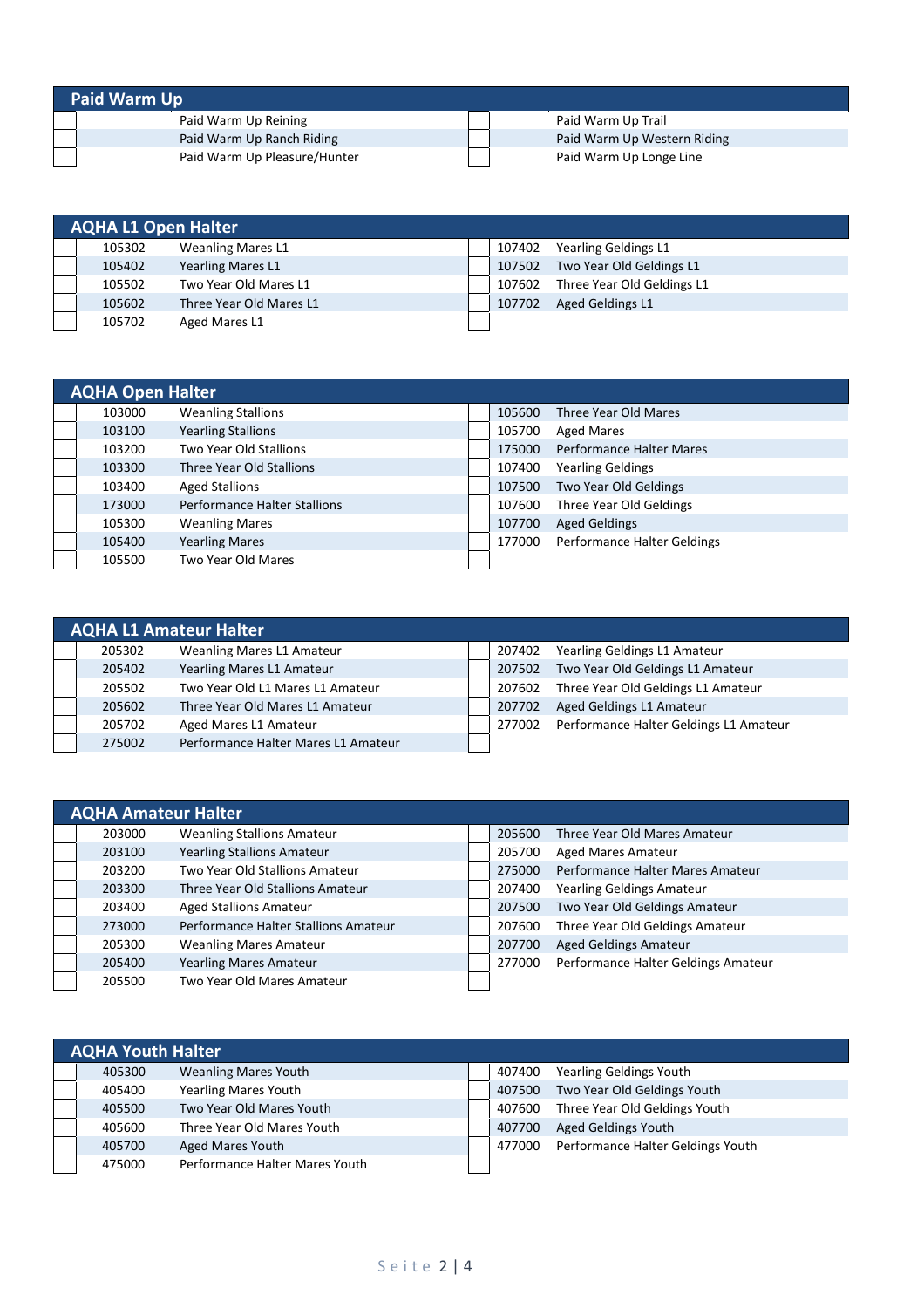| <b>AQHA Open/L1 Open</b> |                              |        |                              |
|--------------------------|------------------------------|--------|------------------------------|
| 134000                   | <b>Reining All Ages</b>      | 134004 | Reining L1 Horse             |
| 136000                   | Western Riding All Ages      | 136004 | Western Riding L1 Horse      |
| 138000                   | <b>Trail All Ages</b>        | 138004 | Trail L1 Horse               |
| 142000                   | Western Pleasure All Ages    | 142004 | Western Pleasure L1 Horse    |
| 143000                   | Ranch Riding All Ages        | 143004 | Ranch Riding L1 Horse        |
| 144000                   | Hunter under Saddle All Ages | 144004 | Hunter under Saddle L1 Horse |
| 151000                   | <b>Hunter Hack</b>           |        |                              |

| <b>AQHA Amateur</b> |                       |  |        |                             |
|---------------------|-----------------------|--|--------|-----------------------------|
| 212000              | Showmanship at Halter |  | 242000 | Western Pleasure            |
| 234000              | Reining               |  | 243000 | Ranch Riding                |
| 236000              | Western Riding        |  | 244000 | Hunter under Saddle         |
| 238000              | Trail                 |  | 252000 | <b>Hunt Seat Equitation</b> |
| 240000              | Western Horsemanship  |  | 251000 | <b>Hunter Hack</b>          |

| <b>AQHA L1 Amateur</b> |                          |  |        |                         |  |  |
|------------------------|--------------------------|--|--------|-------------------------|--|--|
| 212002                 | Showmanship at Halter L1 |  | 242002 | Western Pleasure L1     |  |  |
| 234002                 | Reining L1               |  | 243002 | Ranch Riding L1         |  |  |
| 236002                 | Western Riding L1        |  | 244002 | Hunter under Saddle L1  |  |  |
| 238002                 | Trail L1                 |  | 252002 | Hunt Seat Equitation L1 |  |  |
| 240002                 | Western Horsemanship L1  |  |        |                         |  |  |

| <b>AQHA Youth</b> |                       |        |                             |
|-------------------|-----------------------|--------|-----------------------------|
| 412000            | Showmanship at Halter | 442000 | Western Pleasure            |
| 434000            | Reining               | 443000 | Ranch Riding                |
| 436000            | Western Riding        | 444000 | Hunter under Saddle         |
| 438000            | Trail                 | 452000 | <b>Hunt Seat Equitation</b> |
| 440000            | Western Horsemanship  | 451000 | Hunter Hack                 |

| <b>DQHA</b> |                      |       |                          |
|-------------|----------------------|-------|--------------------------|
| 90003       | Longeline (3 jährig) | 93803 | Trail in Hand (3 jährig) |

| <b>Rasseoffen</b> |                         |  |      |                     |  |  |  |
|-------------------|-------------------------|--|------|---------------------|--|--|--|
| 2120              | Showmanship             |  | 1430 | Ranch Riding        |  |  |  |
| 1380              | Trail                   |  | 1342 | Jackpot Reining     |  |  |  |
| 1360              | Western Riding          |  | 1386 | Trail & Wheel       |  |  |  |
| 1420              | <b>Western Pleasure</b> |  | 1387 | Horse and Dog Trail |  |  |  |
| 1400              | Western Horsemanship    |  | 1340 | Reining             |  |  |  |
|                   |                         |  |      |                     |  |  |  |